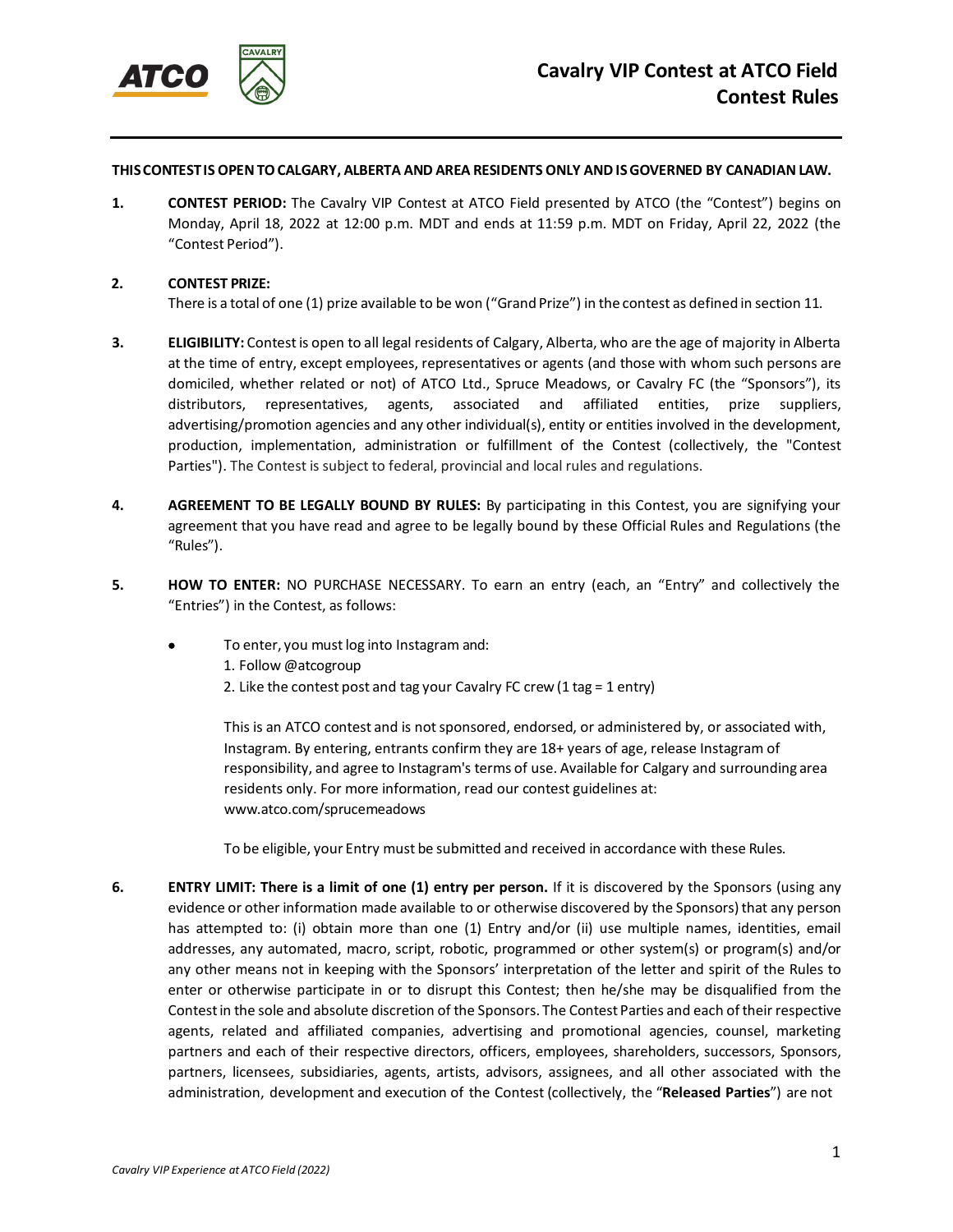

responsible for, and accept no liability whatsoever in relation to, any late, lost, misdirected, delayed, illegible, incomplete, incompatible or otherwise irregular Entries or Requests that do not conform with or satisfy any or all of the conditions of the Rules, all of which are void. An Entry may be rejected if, in the sole and absolute discretion of the Sponsors the Entry is not submitted and received in accordance with these Rules. Proof of transmission (for example, screenshots or captures) does not constitute proof of Entry or receipt of an Entry.

- **7. VERIFICATION:** All Entries, Requests and entrants are subject to verification at any time and for any reason. The Sponsors reserve the right, in their sole and absolute discretion, to require proof of identity and/or eligibility (in a form acceptable to the Sponsors, including, but not limited to, government issued photo identification): (i) for the purposes of verifying an individual's eligibility to participate in this Contest; (ii) for the purposes of verifying the eligibility and/or legitimacy of any Entry, Request and/or other information entered (or purportedly entered) for the purposes of this Contest; and/or (iii) for any other reason the Sponsors deemnecessary, in itssole and absolute discretion, for the purposes of administering this Contest in accordance with the Sponsors' interpretation of the letter and spirit of these Rules. Failure to provide such proof to the complete satisfaction of the Sponsors within the timeline specified by the Sponsors may result in disqualification in the sole and absolute discretion of the Sponsors. The sole determinant of the time for the purposes of this Contest will be the official time-keeping device(s) used by the Sponsors.
- **8. ELIGIBLE WINNER SELECTION PROCESS (RANDOM DRAW):** On Saturday, April 23 by 12:00 p.m. MDT, (the "Selection Date"), the Sponsors, or an employee, agent or other representative of the Sponsors, will conduct a random draw from all eligible Entries submitted and received in accordance with these Rules and select the eligible winners ("Selected Entrants") for the one (1) Grand Prize. If a Selected Entrant does not meet the eligibility criteria, he/she will be disqualified and will not receive a prize and another Entrant will be selected by way of a random draw from the remaining Eligible Entries. The odds of winning depend on the number of eligible Entries submitted and received in accordance with these Rules during the Contest Period.
- **9. SELECTED ENTRANT NOTIFICATION PROCESS:** The Sponsors or its designated representative will tag the winner on Instagram and ask them to send a Private Message to @atcogroup to claim their VIP ticket experience by 12:00 p.m. MDT on Sunday, April 24, 2022 notifying them of their selection and requesting a response including the answer to a skill-testing question (as described in section 10). If the Selected Entrant(s) do not respond by 1:00 p.m. MDT Monday, April 25, 2022, then he/she may, in the sole and absolute discretion of the Sponsors, be disqualified (and, if disqualified, will forfeit all rights to the Prize) and the Sponsors reserves the right, in its sole and absolute discretion and time permitting, to randomly select a new Selected Entrant selected by random draw among the remaining eligible. Entries submitted and received in accordance with these Rules in accordance with the procedures outlined in Section 7 (in which case the foregoing provisions of this section shall apply to such newly Selected Entrant). In such case, the New Selected Entrant will be contacted by 1:30 p.m. MDT on Monday, April 25, 2022 and will be required to respond by 5:00 p.m. MDT that day.
- **10. SELECTED ENTRANT CONFIRMATION PROCESS:** NO ONE IS A PRIZE WINNER UNLESS AND UNTIL THE SPONSORS OFFICIALLY CONFIRMS HIM/HER AS THE PRIZE WINNER IN ACCORDANCE WITH THESE RULES, EVEN IF SUCH PERSON IS ANNOUNCED AS THE PRIZE WINNER OR A SELECTED ENTRANT. BEFORE BEING DECLARED AS THE CONFIRMED PRIZE WINNER, the Selected Nominee(s) will be required to: (a) correctly answer a mathematical skill-testing question without mechanical or other aid (which may, in the sole and absolute discretion of the Sponsors, be administered online, by email or other electronic means, by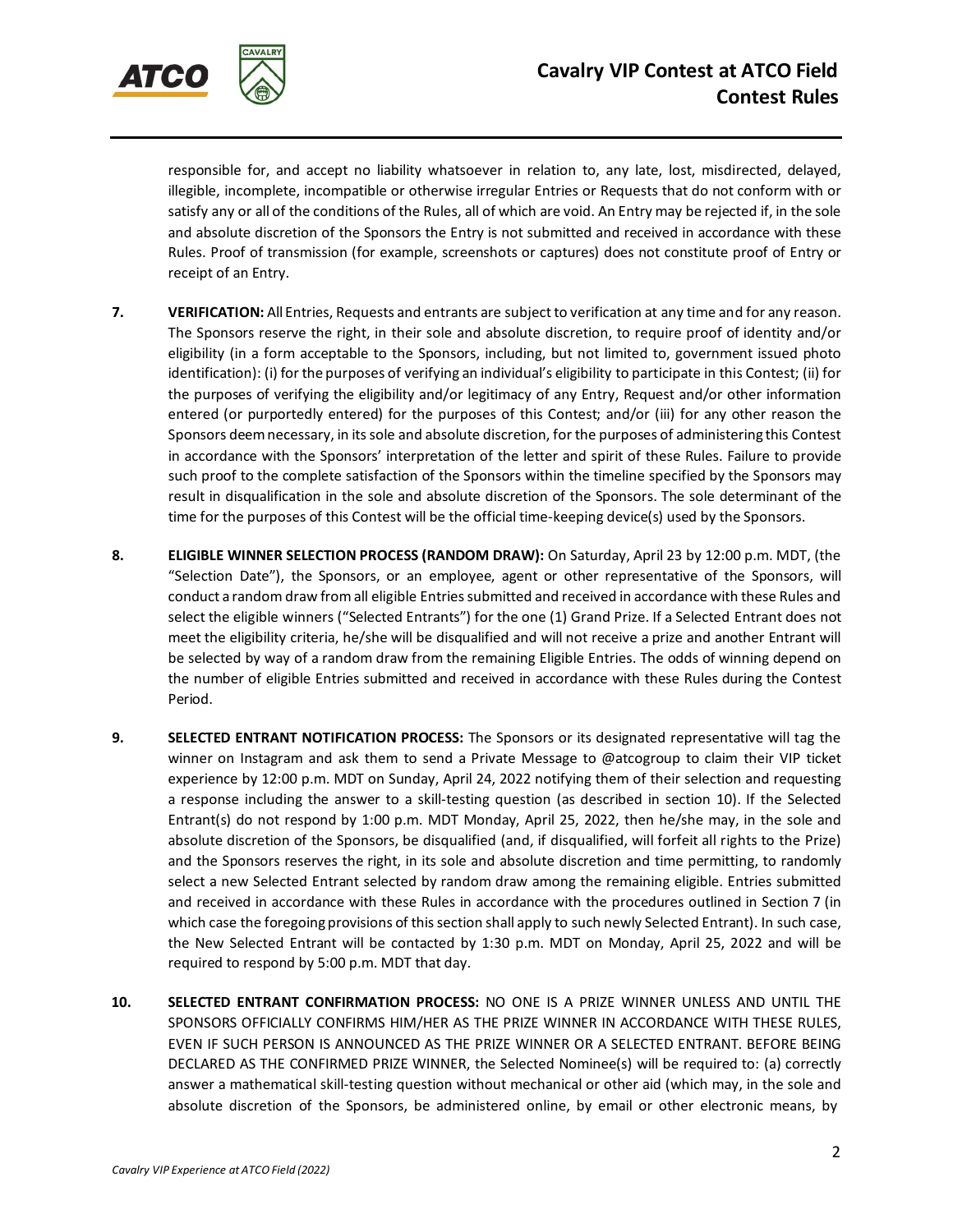

telephone, or in the Sponsors' form of declaration and release); and (b) reply to the notification email/phone call prior to 1:00 p.m. MDT Monday, April 25, 2022 and thereby doing: (i) confirms compliance with these Rules; (ii) acknowledges acceptance of the Prize (as awarded); (iii) releases the Released Parties from any and all liability in connection with this Contest, his/her participation therein and/or the awarding and use/misuse of the applicable Prize or any portion thereof (including, but not limited to, participation in any Prize-related activities); and (iv) **agrees to the publication, reproduction and/or other use of his/her name, address, postal code,telephone number,social media handle(s), voice, comments and image, whether on videotape, photograph or any other means without further notice or compensation, in any publicity or advertisement carried out by or on behalf of the Sponsors in any manner or medium whatsoever, including print, broadcast or the Internet.** If the Selected Nominee(s): (a) fails to correctly answer the skill-testing question; (b) fails to reply with acknowledgement within the specified time; (c) cannot accept(or is unwilling to accept) the Prize (as awarded) for any reason; and/or (d) is determined to be in violation of these Rules (all as determined by the Sponsors in its sole and absolute discretion); then he/she may, in the sole and absolute discretion of the Sponsors, be disqualified (and, if disqualified, will forfeit all rights to the Prize) and the Sponsors reserve the right, in its sole and absolute discretion and time-permitting, to randomly select a new Selected Entrant from among the remaining eligible Entries submitted and received in accordance with these Rules in accordance with the procedures outlined in Section 7 (in which case the foregoing provisions of this section shall apply to such new Selected Entrant).

**11. THE PRIZE:** There is a total of one (1) prize available to be won as follows: "Cavalry VIP Experience atATCO Field" (estimated value approximately \$1,750 CAD).

## **The Grand Prize ("CavalryVIP Experience at ATCO Field")**: The Grand Prize is provided by ATCO.

- $\circ$  The winner will receive one prize package, valued at \$1,750 containing:
	- Six (6) tickets to the home opener Cavalry FC game on Sunday, May 1, 2022
	- **Free parking**
	- VIP viewing and seating area reserved for you and your guests only
	- Food
	- Beverages(alcoholic and non-alcoholic)
	- Prize package including: \$100 Cavalry FC Shop electronic gift card, one (1) virtual Blue Flame Kitchen cooking class, cookbook, apron, oven mitts, kitchen gadgets, Cavalry scarf (value \$150), or alternative items of a similar value.

Without limiting the generality of the foregoing, the following conditions apply to the Grand Prize: (i) the Grand Prize mustbe accepted as awarded and is nottransferable, assignable and/or convertible in any part to cash; (ii) no substitutions exist except at the Sponsors' option; (iii) the costs of everything not expressly and specifically stated above as included in the Grand Prize are the sole and absolute responsibility of the confirmed Grand Prize Winner; (iv) all arrangements relating to the Grand Prize must be made through the Sponsors or its designated agents; and (v) by accepting the Grand Prize, either in whole or in part, the confirmed Grand Prize Winner agrees to waive all recourse against the Released Parties if the Grand Prize or a component thereof does not prove satisfactory, either in whole or in part. **ALL DECISIONS OF THE SPONSORS REGARDING THE GRAND PRIZE WILL BE FINAL AND BINDING WITHOUT RIGHT OF APPEAL.**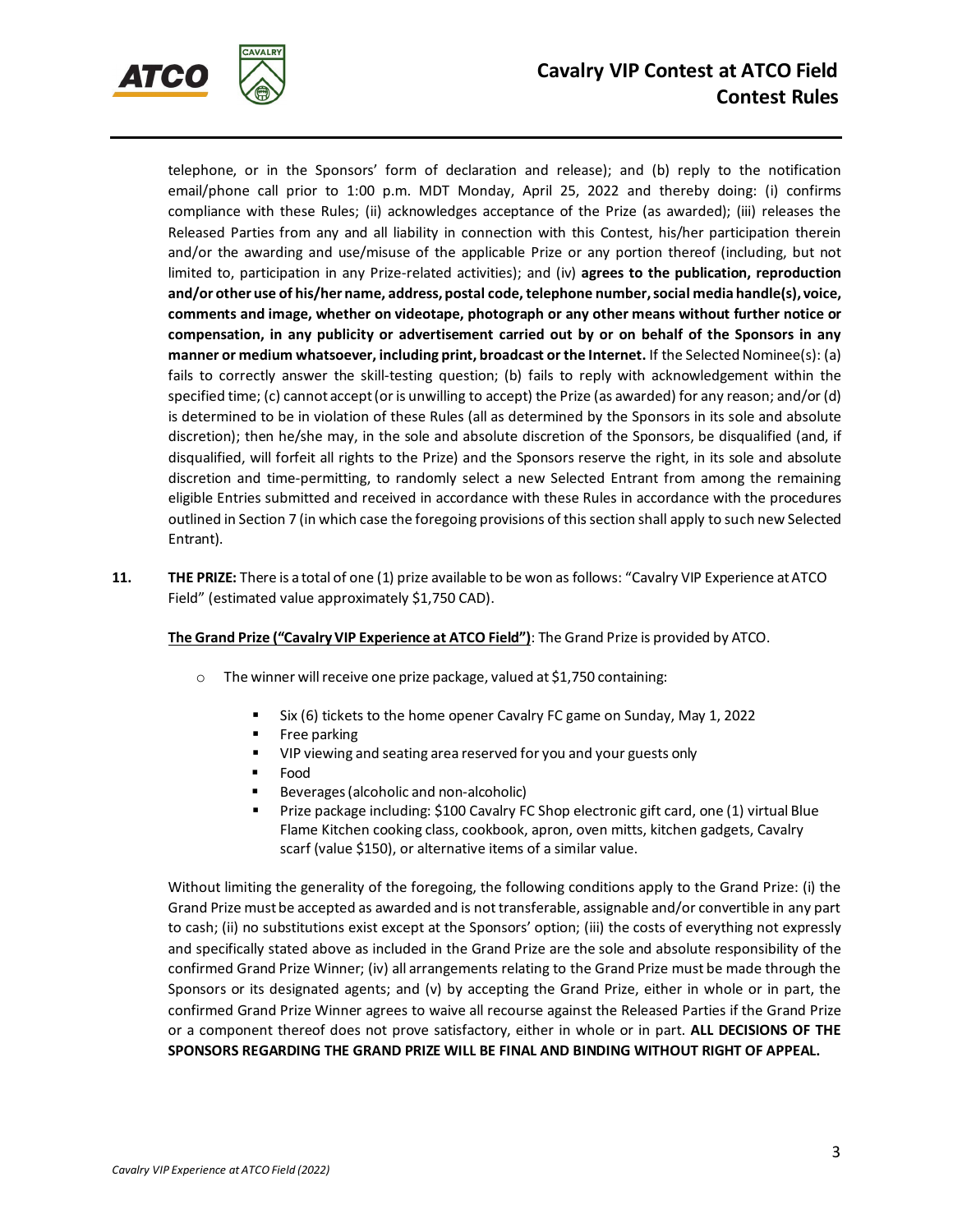

**The Grand Prize ("Cavalry VIP Experience at ATCO Field") –** The approximate retail value of the Grand Prize package is \$1,750 CAD, which represents the value calculated by the Sponsors, in its sole and absolute discretion. Winner must live in Calgary, Alberta or surrounding area. Exact value of the Grand Prize depends on what items are in the gift package. Grand Prize must be accepted as awarded and may not be sold, transferred or converted to cash and will not be refunded if unused. No substitutions, changes or extensions are permitted. Contest Sponsors reserves the right at itssole discretion to substitute the Grand Prize for one of equalor greater value or to allow a Grand Prize.

The Released Parties are not responsible for any delay, postponement, suspension, rescheduling or cancellation, for any reason, of any aspect of the Grand Prize. Neither the confirmed Grand Prize Winner nor any other person or entity will be compensated in the event of such delay, cancellation or other event contemplated herein. None of the Released Parties makes any representation or offers any warranty, express or implied, as to the quality or fitness of the Grand Prize awarded in connection with the Contest. To the fullest extent permitted by applicable law, the confirmed Grand Prize Winner understands and acknowledges that he or she may not seek reimbursement or pursue any legal or equitable remedy from either the Sponsors or any of the Released Parties should the Grand Prize fail to be fit for its purpose or is in any way unsatisfactory. For greater certainty and the avoidance of any doubt, by accepting the Grand Prize, the confirmed Grand Prize Winner agrees to waive all manner of action, cause of action, claim or demand, loss or injury, use or misuse of a prize or any travel related thereto, and the use of Entries by the Sponsors, suit, debt, covenant, contract, including legal fees and expenses, whatsoever, including but not limited to, claims based on negligence, breach of contract and fundamental breach, failure of any third-party contractor or supplier used in connection with any aspect of the Contest to perform or deliver energy or related services, any actof God or any other eventbeyond the Released Parties' control, any dissatisfaction of any kind by a Grand Prize Winner with any aspect of the Contest or any Grand Prize, against the Released Parties if the Grand Prize or a component thereof does not prove satisfactory, either in whole or in part.

The Grand Prize Winner will agree to abide by Provincial laws and precautions regarding COVID-19 by bringing only those members of their family or cohort whom they believe to be in good health. The Winner and their guests will be required to sign a waiver form waiving the Sponsors of any liabilities involved with being in a public area. The Sponsors will adhere to all Provincial laws with regards to cleaning and sanitizing the space. To ensure everyone's safety, ATCO, Spruce Meadows and Cavalry FC reserve the right to deny access to ATCO Field should the winner – or a member of their family or cohort – experience symptoms related to COVID-19, including (but not limited to): cough, fever, shortness of breath, runny or stuffy nose, sore throat (even mild, or resembling a cold), loss of sense of smell or taste, conjunctivitis; have travelled outside of Canada in the last month; have been in close contact with someone who has been diagnosed with COVID-19 in the last 14 days.

ATCO Field is located at 18011 Spruce Meadows Way SW Calgary, Alberta, Canada T2X 4B7.

**12. Law:** This Contest is subject to all applicable federal, provincial and municipal laws. The decisions of the Sponsors with respect to all aspects of this Contest are final and binding on all Entrants without right of appeal. ANYONE DEEMED BY THE SPONSORS TO BE IN VIOLATION OF THE SPONSORS'S INTERPRETATION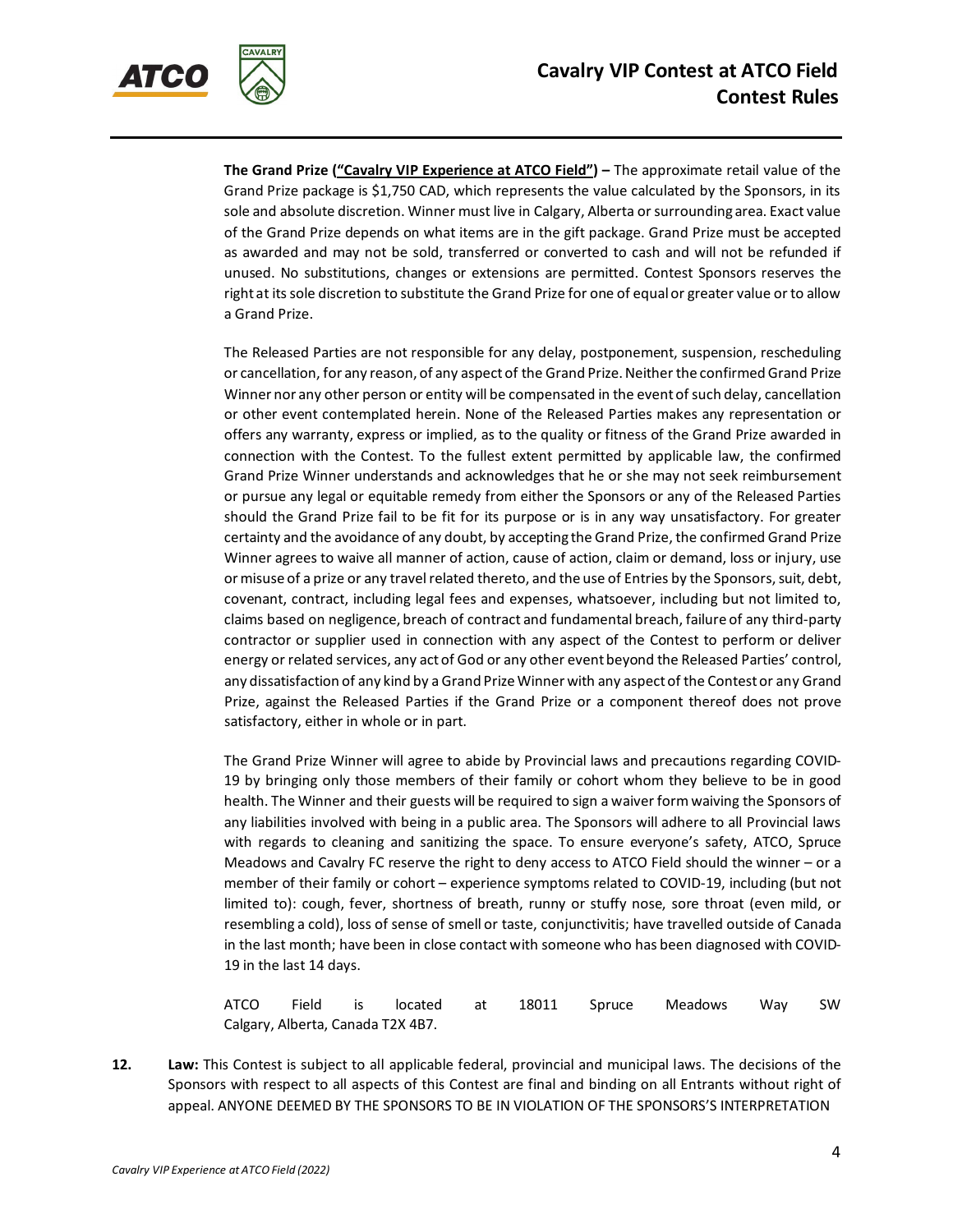

OF THE LETTERAND/OR SPIRITOF THESE RULES FORANY REASONIS SUBJECT TO DISQUALIFICATIONIN THE SOLE AND ABSOLUTE DISCRETION OF THE SPONSORS AT ANY TIME.

The Released Parties will not be liable for: (i) any failure of any platformduring or after the Contest; (ii) any technical malfunction or other problems of any nature whatsoever, including, but not limited to, those relating to the telephone network or lines, computer on-line systems, servers, access providers, computer equipment or software; (iii) the failure of any Entry, Request and/or other information to be received, captured or recorded for any reason whatsoever, including, but not limited to, mail problems, technical problems or traffic congestion on the internet or at any website; (iv) any injury or damage to an entrant's or any other person's computer or other device related to or resulting from participating in the Contest; (v) anyone being incorrectly and/or mistakenly identified as a winner or eligible winner; and/or (vi) any combination of the above.

The invalidity or unenforceability of any provision of these Rules shall not affect the validity or enforceability of any other provision. In the event that any provision is determined to be invalid or otherwise unenforceable or illegal, these Rules shall otherwise remain in effect and shall be construed in accordance with the terms as if the invalid or illegal provision were not contained herein. To the fullest extent permitted by applicable law, all issues and questions concerning the construction, validity, interpretation and enforceability of these Rules or the rights and obligations of participants, Sponsors or any of the other the Released Parties in connection with the Contest will be governed by and construed in accordance with the domestic laws of the Province of Alberta and the federal laws of Canada applicable therein, without giving effect to any choice of law or conflict of law rules or provisions that would cause the application of any other jurisdiction's laws. The parties hereby consent to exclusive jurisdiction and venue of the courts located in Alberta in any action to enforce (or otherwise relating to) these Rules or relating to this Contest.

**13. Rule Amendments:** The Sponsors reserves the right, in its sole and absolute discretion, to withdraw, amend or suspend this Contest (or to amend these Rules) in any way, in the event of any cause beyond the reasonable control of the Sponsors that interferes with the proper conduct of this Contest as contemplated by these Rules, including, but not limited to, any error, problem, computer virus, bugs, tampering, unauthorized intervention, fraud or failure of any kind whatsoever. Any attempt to undermine the legitimate operation of this Contest in any way (as determined by Sponsors in its sole and absolute discretion) may be a violation of criminal and civil laws and should such an attempt be made, the Sponsors reserves the right to seek remedies and damages to the fullest extent permitted by law.

The Sponsors reserves the right, in its sole and absolute discretion, amend or suspend this Contest, or to amend these Rules, in any way without prior notice or obligation, in the event of any accident, printing, administrative, or other error of any kind, or for any other reason whatsoever. Without limiting the generality of the forgoing, the Sponsors reserves the right, in its sole and absolute discretion, to administer an alternate test of skill as it deems appropriate based on the circumstances and/or to comply with applicable law. The Sponsors reserves the right, in its sole and absolute discretion, to adjust any of the dates, timeframes and/or other Contest mechanics stipulated in these Rules, to the extent deemed necessary by the Sponsors, for purposes of verifying compliance by any Entrant, Entry, Request and/or other information with these Rules, or as a result of any technicalor other problems, or in lightof any other circumstances which, in the opinion of the Sponsors, in its sole and absolute discretion, affect the proper administration of the Contest as contemplated in these Rules, or for any other reason. In the event of any discrepancy or inconsistency between the terms and conditions of these English Rules and disclosures or other statements contained in any Contest-related materials, including, but not limited to, point of sale,